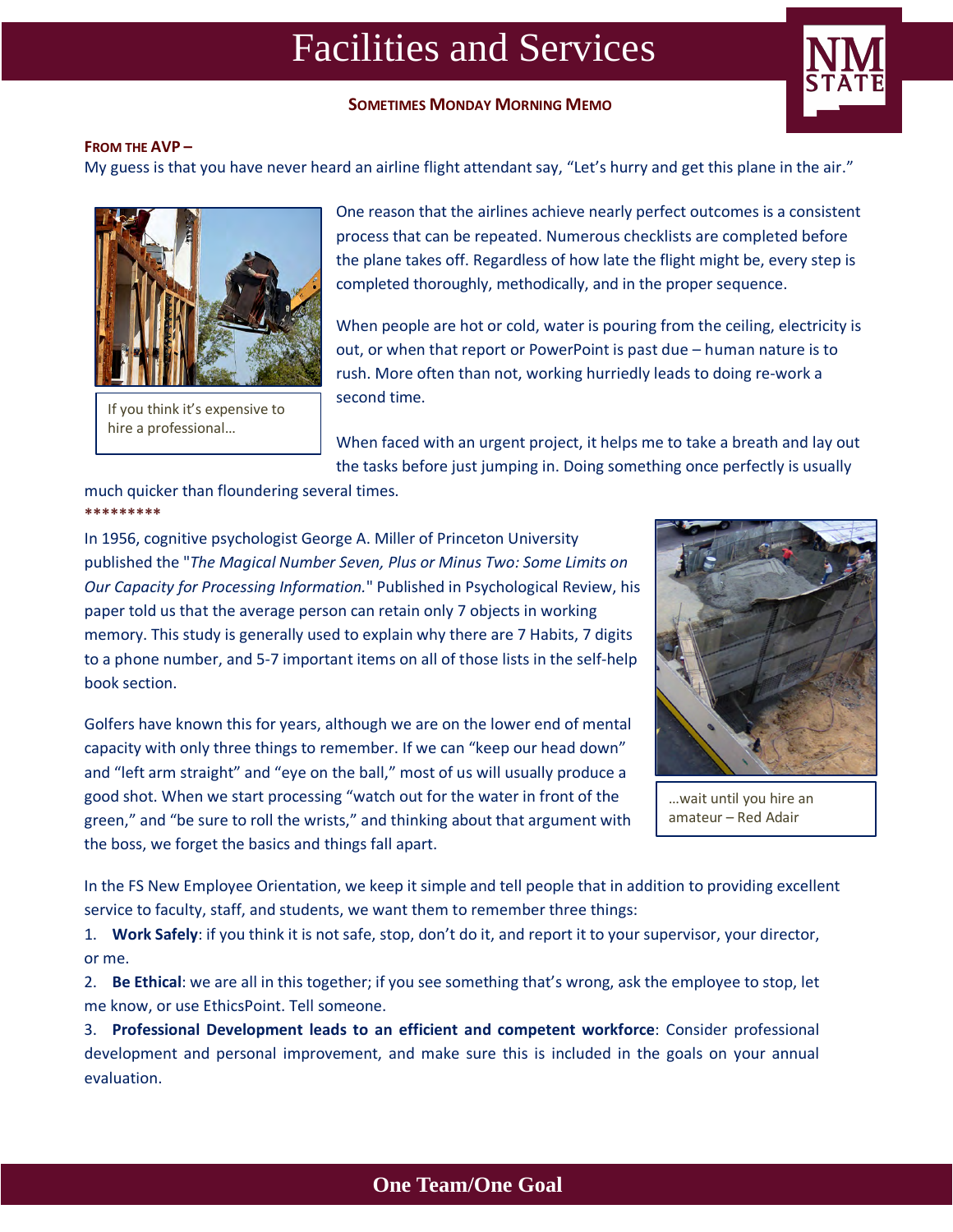## Facilities and Services

#### **I WANT TO REITERATE THE #1 REQUEST TO WORK SAFELY**

We invest in personal protective equipment (PPE), in safety and training, and by procuring sophisticated testing tools, because we care about our most precious investment of all – **YOU**. If you think a task you are asked to do is unsafe – **STOP!** Do not go any further until additional direction can be obtained.

### **PICTURE CONTEST AND LUNCH WINNERS**

I recently asked everyone to send pictures of Facilities Staff "caught in the act" so that I could share photos of our people, and the number was overwhelming. It may be that the excellent response had something to do with my offering to take the staff who sent the best images to lunch. https://prezi.com/bjw7qkozbfl3/facilities-and-services-summer-2018/



After looking through the pictures – and they were all very outstanding, thank you – Philip Cordero, Ashley Burkholder, Anthony Gonzales, and David Schoep are selected as the winners, and I will ask them to bring along the people in the pictures. In particular, the photo of Eulalio Arredondo received many comments, although I do need to tell some of you that it was not a toilet he was sitting on. Priscilla will be arranging the lunches.



### **FOURTH OF JULY**

While we are speaking of lapses in short-term memory, it seems that many folks cannot remember the last time the Fourth of July fireworks event was on campus. One person told that me he had heard it had been three years ago. For the record, I have been here since 2009, and every year there has been an attempt to work out an agreement with the City of Las Cruces that would allow the event to be held on campus. Police Chief Lopez tells me it was closer to 20 years ago when it was here last, and I think that's probably accurate.

In any event, a lot of people worked very hard to put this event on, and it appears that things went pretty well with as many as 10,000 citizens being able to enjoy our campus. The committee that planned and managed the event was large and consisted of staff from the city and NMSU, and we want to give a special thank you and shout out to NMSU team leaders Ophelia Watkins, Ralph Jones, Tim Dobson, Stephen Lopez, Johnny Carrillo, Louis Huber, Scott Field, Polly Wagner, and Steve Bettner, as well as the many others who made it a great night.

Nice job!!